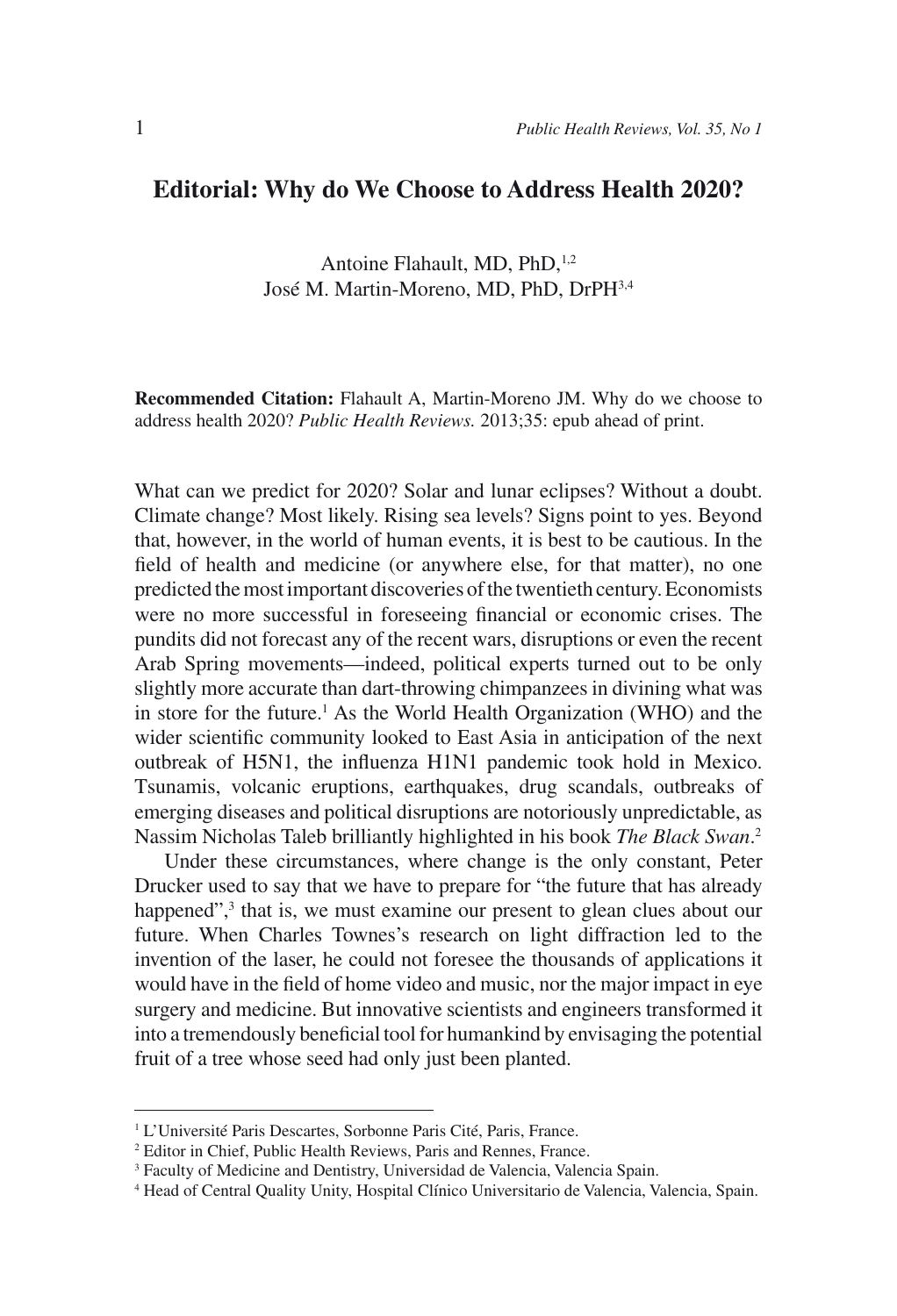Policymakers and public health professionals are thusly charged with preparing health systems and populations for future challenges as best as possible, relying upon the knowledge available to us now. There are some weighty trends whose mechanisms have already been set into motion; these will to a great extent shape our future. Demographic trends within populations and workforces, current prevalence of important disease determinants (obesity, smoking)... these are fundamentally reliable indicators that we can use to plan for appropriate health system responses. While we cannot shut the door on the surprises that the future holds, it is highly probable that up to 2030, cancers, coronary heart diseases and stroke will remain, the three primary causes of mortality in developed countries.4 It is also foreseeable that unipolar depression, diabetes and dementias will become the foremost causes of burden of diseases in these settings.4

Beyond those trends, it is difficult to predict the breakthroughs that will change people's lives and revolutionize how we deal with disease. A few months ago, we might have imagined that stenting would dramatically change the prognosis of stroke in intracranial stenosis. Yet, a 450-patient randomized trial was stopped early due to increased mortality one year after treatment in the intervention arm.5 It is hard to anticipate if mammography will remain the gold standard for early detection of breast cancer due to emerging doubts and controversy raised about its true efficacy.<sup>6</sup> By contrast, early detection of lung cancer with spiral low dose tomodensitometry may be recommended in the near future, after the publication of a large NIH-funded clinical trial involving more than 50,000 heavy smokers or former heavy smokers aged 55 to 74.<sup>7</sup> This trial was also terminated early, but in this case it was due to a significant decrease in all causes mortality, as well as in lung cancer specific mortality. Promising breakthroughs against two of the scourges of the developing world, malaria<sup>8</sup> and HIV/AIDS,<sup>9</sup> could also dramatically change the global disease burden.

Other new developments will increase the demand for new skills and competencies in public health agencies. In drug safety, for example, computer assisted data mining may progressively replace old clinical or pharmaceutical assessment of side effects. A team from Harvard recently developed a tool using big data approaches, which combined data mining with mathematical and statistical modeling to explore the potential for forecasting adverse effects.10 A validation sample showed that their models would have been powerful in making such predictions, which could help pharmaceutical industries and health authorities to prevent disasters in drug safety.

We can only speculate on which country will rank first in tobacco control. Sweden, whose tough anti-tobacco policies include smoking bans in public settings, increases in cigarette tax, and warnings on package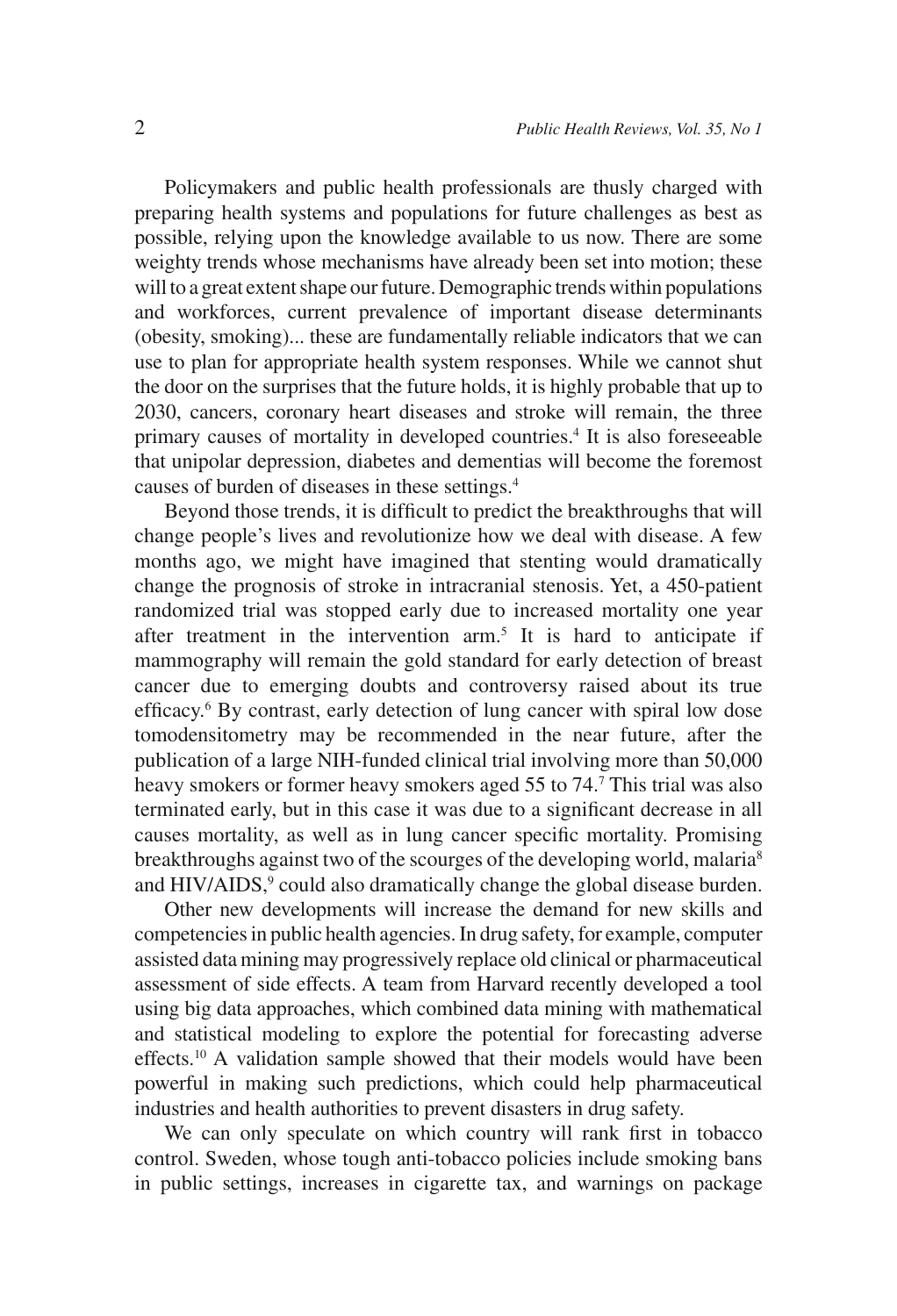labeling, paradoxically has one of the highest levels of oral tobacco use in OECD countries. This use of smokeless tobacco, although not well assessed, probably has a much lower impact on health than smoking tobacco, with possibly no propensity to lead to cancer or cardiovascular disease. This form of consumption, as well as others such as electronic cigarettes, will likely result in changes to the smoking-related disease pattern in the future; however, what those changes will be is a question still open to debate.

In 2020, genomics and genetics will probably have led to further progress. To what extent they will impact public health remains to be seen, but a new discipline known as "public health genomics" is emerging to explore the potential. Today, online services are offering tests to detect rare genetic diseases (e.g., more than 150 tests on a chip), which are already being reimbursed by health plans in the United States. It is still premature to speculate that this type of testing will become routine in the future, but it is undoubtedly a topical public health issue, with possibly serious ethical and legal implications.

In the same line of reasoning, nanotechnologies are also growing quickly in the field of health and medicine, with tremendous promise for human health. Today, pancreatic cancer is among the tumors whose prognosis is the most grim, but tomorrow, the novel, low-cost application of carbon nanotubes to detect mesothelin biomarkers developed by 15 yearold Jack Andraka could conceivably bring survival rates in line with those seen in breast cancers.<sup>11</sup> Patients with chronic disease, such as type II diabetes, may also stand to benefit, and public health surveillance and monitoring could be substantially improved.

Just as important to consider as what the benefits of all these new technologies will be, is how to guarantee their universal access when proven effective. Patient empowerment, globalization, the spread of democracy, mobile technology and the internet are all factors that contribute to the breakdown of the status quo, and it is no longer tolerable to imagine that only a privileged few will be able to screen against disease, benefit from the best surveillance, or have access to high tech devices for their health. Citizens increasingly occupy—rightfully so—centre stage in the health system, and they will be crucial to guaranteeing the quality and legitimacy of any public health plan. In the United States, the Patient Protection and Affordable Care Act has led to the creation of the Patient-Centered Outcome Research Institute (PCORI), funded by US\$1 billion from the federal budget; the organization is charged with performing comparative clinical effectiveness research in close association with patients' associations. Elsewhere, the influence of social networks and NGOs is also growing, entailing a tremendous impact on political decisions, transparency and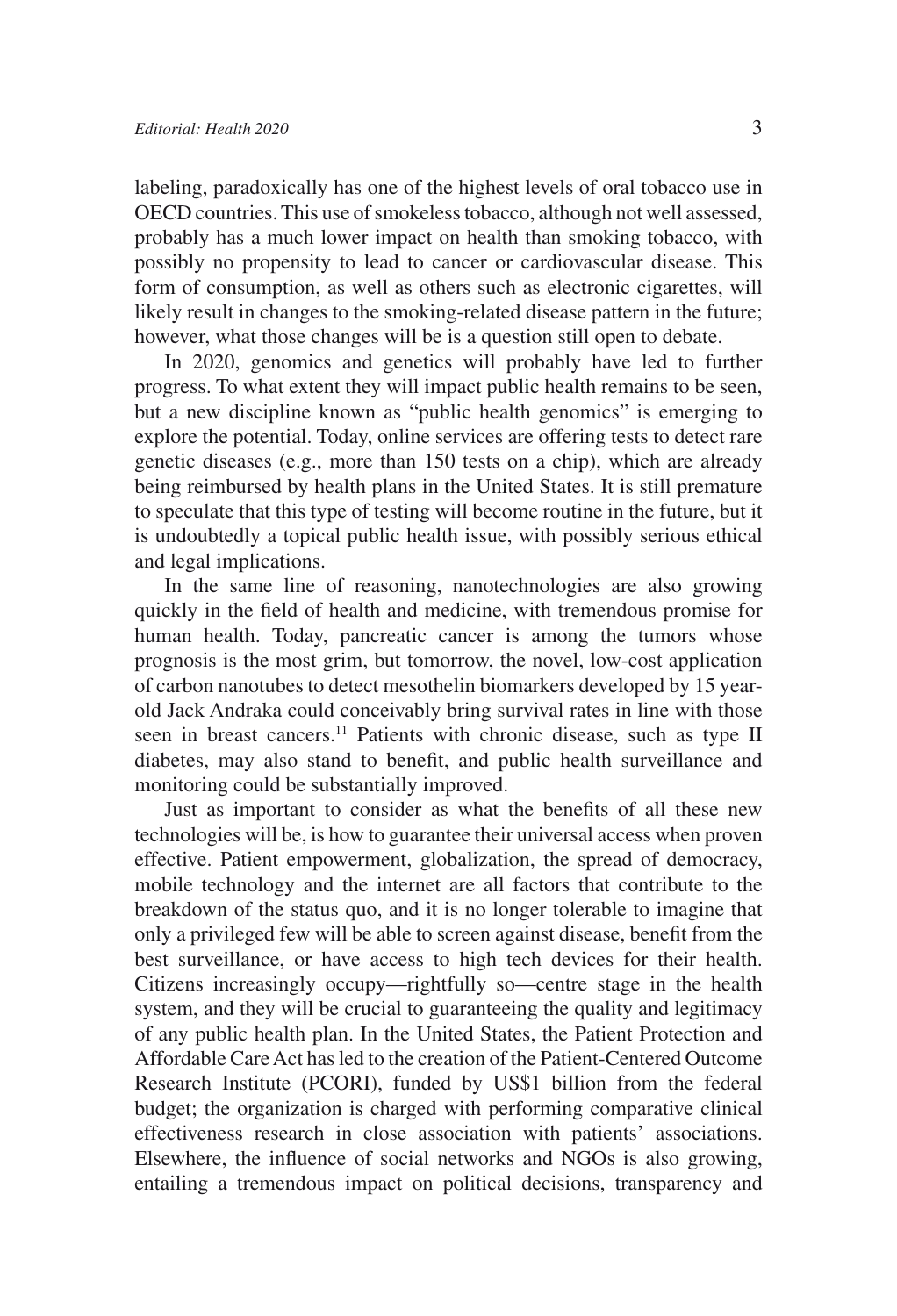accountability issues, and participation in formulating innovative measures to collectively improve health through longer and better-quality lives.

All of the above considerations pose considerable challenges to the question of how we can best equip our health systems to respond to the known and unknown threats to future health. Money is certainly an issue, but, as Avedis Donabedian wrote, there is a "point of optimality",<sup>12</sup> after which investment of resources may not be associated with an increase in population net benefit, due to continuous and linear increase in population harm. The exact coordinates of this point of optimality is far from clear in most instances, but we can surmise that health system performance is just as important as the financing that enables it to function.

Despite all the enigmas shrouding the future, health systems do not have the luxury of improvisation: It takes years, if not decades, to roll out programs that are sufficiently funded, staffed and equipped, requiring health systems to be proactive in their preparations. Planners must consider the current and future disease burden (almost certain to be dominated by chronic illness), potential but unpredictable threats such as infectious disease outbreaks, and emerging tools that can aid public health practitioners. Plans must also contextualize the health system within other social and economic trends: the (ongoing) financial crisis, the communication revolution, technological innovation, and the horizontalization of government policy. In fact, conventional wisdom has come to accept the fact that health outcomes greatly depend on disease determinants that originate in multiple sectors of society, not just in the health system. Effective health promotion and protection will only be possible through intersectoral action, leading to a paradigm shift in which governance for health (rather than health governance) emerges as the most comprehensive and effective way to realize a true whole-of-government/ whole-of society approach. Only with these complex considerations in mind can countries begin to develop strategies for the future, and these must then be capable of adapting quickly to unfolding events.

This thematic issue will examine several countries that have developed plans for 2020, including the American *Healthy People 2020* and *Healthy Israel 2020*. These two countries illustrate the differences—but also the similarities—between diverse health systems and the approaches they take towards preparing for the future. The goals are obviously the same: anticipating future trends and needs as well as proposing targets to reach. But their methods are notably different.

The United States is more familiar with this exercise, since as early as 1979, there have been national goals in public health, with successive tenyear plans at a federal level since 1990. Success of past policy has been mixed. In 2010, for example, the objective related to prevalence of type II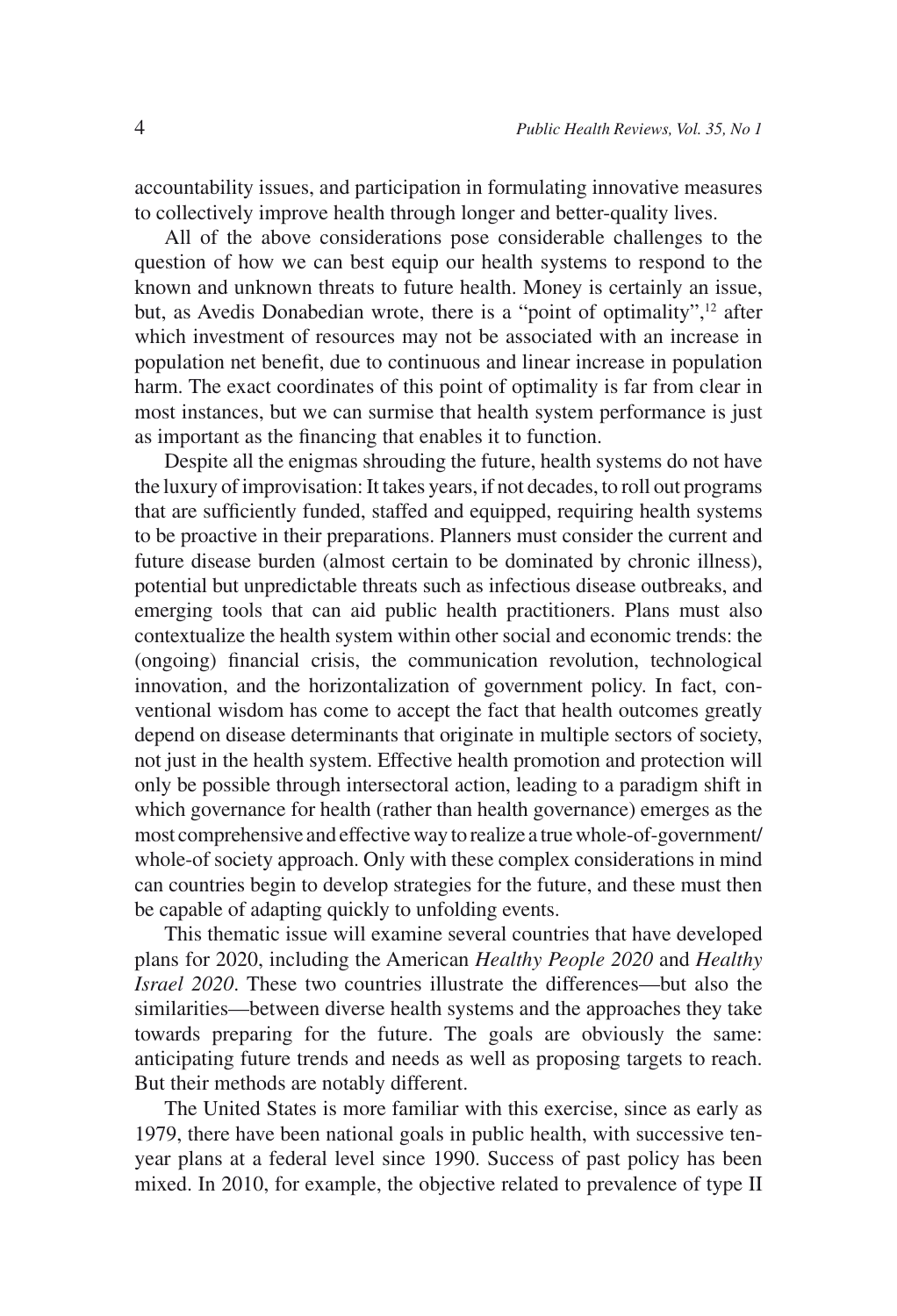diabetes (below 3.8 cases per 1,000 adults) was not reached, remaining above 8.0, while the target for mortality due to coronary heart disease was attained by 2004, and the trend was still favorable and better than anticipated six years later. In the ongoing plan covering the decade 2011–2020, there are 12 priorities, with 26 indicators drawn from a catalogue of 600 objectives according to 42 domains and including more than 1,200 intervention measures. This new plan represents a real attempt to prioritize public health intervention at a federal level, including a wide range of topics such as environmental health, mental health, oral health, and social determinants of health. Targets are clearly defined and measurable.

On the other side of the world, Israel has proposed a truly innovative approach with *Healthy Israel 2020*. The plan's 30 actions include promoting physical activity, preventing alcohol-related diseases and promoting mental health. Like plans from other countries, it also includes a number of targets; however, unlike its counterparts, a method for how to reach them is also delineated. Integrated approaches for the proposed strategies and interventions have been formulated and adopted, involving local authorities, communities, employers, educators, media and social marketing activists, healthcare professionals and legislators, as well as supportive measures to monitor and evaluate progress. All proposals were carefully and extensively documented against available international evidence in order to elaborate something truly elusive and far too singular: real evidence-based policy.

*Public Health Reviews* is proud to dedicate this thematic issue to the future of public health in the United States, Europe, and the world, shedding light on the complex factors that will feed into heath system responses and highlighting a number of splendid initiatives underway across the globe. We hope that the critical assessments (and the occasional disagreements) from experts and researchers who rank among the best in these fields will aid in our collective understanding of how to best achieve agile, resourceful health systems capable of protecting and improving health for all populations.

## **REFERENCES:**

- 1. Tetlock PE. Expert Political Judgment: How Good Is It? How Can We Know? Princeton, NJ: Princeton University Press; 2005.
- 2. Taleb NN. The Black Swan: The Impact of the Highly Improbable. New York, NY: Random House; 2nd edition, 2010.
- 3. Drucker P. On the Profession of Management. Boston, MA: Harvard Business School Press; 2003.
- 4. Mathers CD, Loncar D. Projections of global mortality and burden of disease from 2002 to 2030. PLoS Med 2006;3:e442.